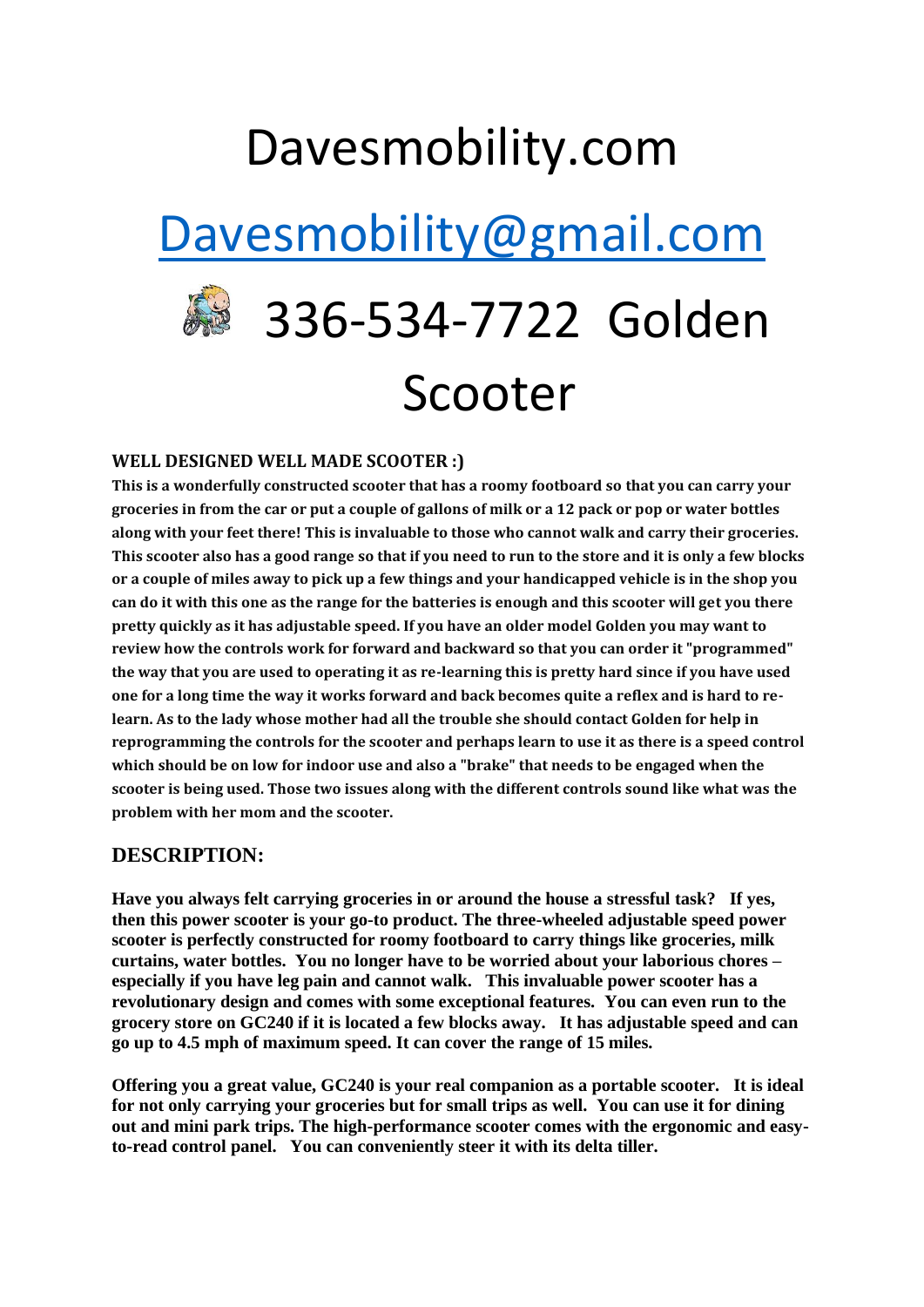**Moreover, features like adjustable tail lights, LED lights, and tiller makes this power scooter standout. The foldable seat option is a precedence of comfort. With its slide seat function, you can adjust it according to your height. Whether you have a stout or slim body, GS240 comes with sufficient foot room to keep your feet strain-free. Plus, with 300 pounds weight capacity, this wonderful three-wheeler makes a perfect ride for heavyweight people. Thus, this stylish, convenient power bike with its tiller design is an ideal option to make your life hassle-free.**

#### **Exclusive Golden Accessories:**

**The Tube Cane Holder from Golden fits on the universal mounting bracket on the back of your scooter.**

**This oxygen tank holder fits C, D and E sized oxygen tanks and fits on the mounting bracket of your Golden scooter.**

**Rear Basket This roomy rear basket can fit on the universal mounting bracket located on the back of your Golden scooter.**

**Safety Flag Our bright orange Golden Safety Flag now comes standard with all Golden Mobility Scooters.**

**Cup Holder The Cup Holder from Golden fits on the armrest of your scooter.**

**Walker Holder Golden's Walker Holder can transport a standard or rolling walker and is made of a sturdy metal.**

**Armrest Bag The Arm Bag from Golden fits on the armrest of any scooter or power wheelchair.**

#### **Specifications:**

**Golden Model GC-240**

**Medicare Code K0806**

**Weight Capacity 300 lbs**

**Drive Wheels Rear**

**Maximum Speed 5 mph**

**Operating Range (1) 5 miles**

**Ground Clearance to center deck 75"**

**Turning Radius 39"**

**Type Batteries 2 - U1 (31-39AH)**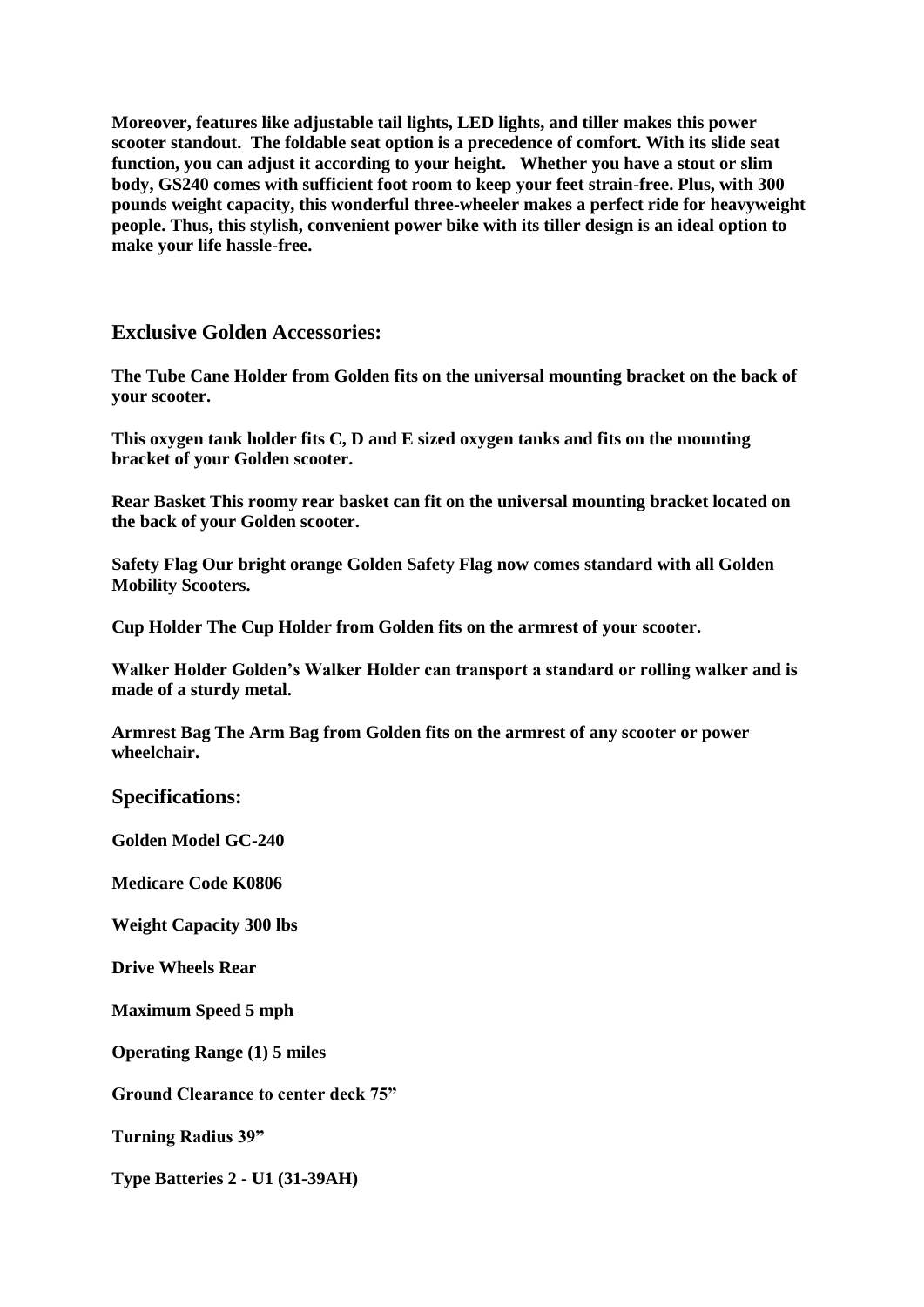| <b>Colors Red, Blue</b>                           |
|---------------------------------------------------|
| <b>Freewheel Mode Yes</b>                         |
| <b>Electronic Speed Control Yes</b>               |
| <b>Electro-Mechanical Brakes Yes</b>              |
| <b>Charger Off Board</b>                          |
| <b>Controller 90 Amp Dynamic R Series</b>         |
| <b>Dimensions:</b>                                |
| Length 5"                                         |
| Width 5"                                          |
| Height (ground to top of back of seat) 5" - 39.5" |
| Ground to Top of Seat 23" - 26"                   |
| <b>Ground to Top of Deck 25"</b>                  |
| Deck to Top of Seat 17" - 20"                     |
| <b>Number of Seat Height Positions 4</b>          |
| Size of Increments 1"                             |
| Front Axle to Rear Axle 30"                       |
| Weight of Unit: (assembled) 169 lbs               |
| <b>Front Half 46 lbs</b>                          |
| <b>Rear Half 48 lbs</b>                           |
| Seat w/Arms 28 lbs                                |
| Batteries 22 lbs. ea.                             |
| <b>Tires: Solid, low profile</b>                  |
| Front 9"                                          |
| Rear 9"                                           |
| <b>Rear Anti-Tippers 2"</b>                       |
| <b>Standard Seat: Stadium Style</b>               |
|                                                   |